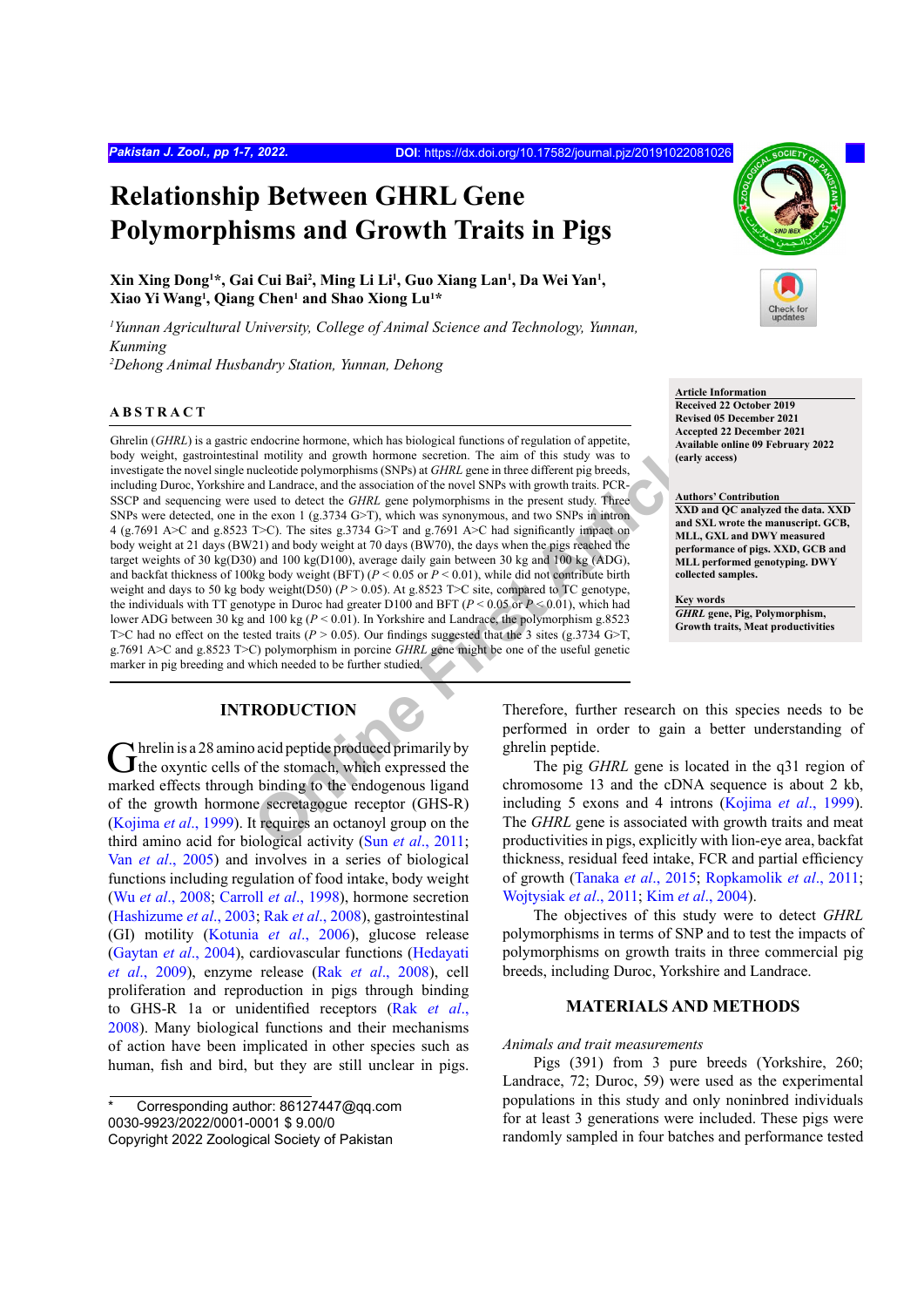The midline a[t](#page-5-1) the position of the was diluted in denatturing solution<br>
when the pigs were 100kg (Piglog mM EDT[A](#page-5-1), 0.025% bromophen<br>
Herlev, Denmark). The ADG was cyanol) denatured at 95 °C for 5<br>
per day over the period b form born to 210 days of age under commercial conditions. During the test period, they had *ad libitum* access to commercial diets. The feeding program was based on two compound feeds: the first was for growers from 30 kg to 70 kg of body weight and the second feed was for finishers weighing from 70 to 100 kg. The energy, crude protein and digestible protein of grower diet was at least 13.5MJ/ Kg, between 17-19% and at least 14.0, respectively. The energy, crude protein and digestible protein of finishers diet was at least 13.0 MJ/Kg, between 16-18% and at least 12.8 respectively. The growth traits included live body weight at birth (BW0), 21 days (BW21) and 70 days (BW70), backfat thickness (BFT), average daily gain (ADG) and the age when they reached the target weights (TW). BFT was recorded 5 cm off the midline at the position of the last rib by ultrasound when the pigs were 100kg (Piglog 105; SFK-Technology, Herlev, Denmark). The ADG was the rate of weight gain per day over the period between the pigs reached 30kg and 100kg. The TW were set at 30kg (D30), 70kg (D70) and 100kg (D100). All experimental procedures were performed according to the Guide for Animal Care and Use of Laboratory Animals in the Institutional Animal Care and Use Committee of Yunnan Agricultural University. The experimental protocol was approved by the Department Animal Ethics Committee of Yunnan Agricultural University.

## *Primers and genotype determination by PCR-SSCP*

Genomic DNA was extracted from the ear tissues using a standard phenol-chloroform method then quantified using a NanoDrop spectrophotometer (GE Healthcare Life Sciences, Uppsala, Sweden). SNPs of the pig *GHRL* gene (GenBank, accession number NC\_010455) were screened from the coding region and partial intron region. The primers used for SNP screening are shown in Table I. PCR

# amplifications were carried out in 25 μL reaction volumes containing at the following final concentrations: 50 ng of template DNA, 400 μM of dNTPs (Sangon, China),  $0.25 \mu M$  of each primer and 1 unit (U) of Taq polymerase (TaKaRa, Japan). The PCR protocol consisted of an initial denaturation at 94 °C for 5 min, followed by 36 cycles of denaturation at 94 °C for 30 s, annealing at 60°C for 30 s, and extension at 72 °C for 30 s, with a final extension at 72 °C for 10 min. The PCR products were sequenced on both strands. The sequences obtained were compared with MEGA v4.0 (<www.megasoftware.net/>). The PCR-SSCP method was used to scan mutation within the amplified region. The detected SNPs were genotyped by using PCR-SSCP assays. A 5 μL aliquot of each amplicon was diluted in denaturing solution (98% formamide, 10 mM EDTA, 0.025% bromophenol blue, 0.025% xylenecyanol) denatured at 95 °C for 5 min, rapidly cooled on ice and resolved in acrylamide: Bisacrylamide (29:1) (Bio-Rad) gels at 400 V for 4 h at 4 °C, in  $1 \times$  TBE buffer (89) mM Tris base, 89 mM boric acid, 2 mM EDTA, pH 8.0). The gels were silver-stained according to the method of (Bassam and Gresshoff, 2007). After electrophoresis, the PCR products of different electrophoresis patterns were sequenced and polymorphism of the *GHRL* gene was studied.

## *Statistical analysis*

Gene frequencies were determined by direct counting. Gene heterozygosity (H) and polymorphism information content (PIC) were calculated according to Nei's and Botstein's methods [\(Nei and Roychoudhury,](#page-6-12) 1974; Botstein *et al*., 1980), respectively. The formulas were as follows:

$$
H = 1 - \sum_{i=1}^{n} P_i^2
$$

|                | No. of primer Sequence of primers $(5' \rightarrow 3')$ | Location                           | Size of products |  |
|----------------|---------------------------------------------------------|------------------------------------|------------------|--|
|                | Forward primer: ACCCACGCCAACCCAGCAAT                    | exon1, part intron1                | 366              |  |
|                | Reverse primer: GCAAGGTCCCAGGAGACAAGG                   | 3556-3921 bp                       |                  |  |
|                | Forward primer: TGGAACAGGTGCTTTAGTCGGC                  | part intron1, exon2                | 311              |  |
|                | Reverse primer: TGGAAGGGCTGGCATGAGGT                    | $4066 - 4376$ bp                   |                  |  |
| $\mathcal{E}$  | Forward primer: CCCATACCTTGCTCTGCTT                     | part intron2, exon3                | 262              |  |
|                | Reverse primer: ACCCTCCACTCCCTCATCT                     | 4450-4711 bp                       |                  |  |
| $\overline{4}$ | Forward primer: ATAGCAGGGGCAGGAGGGTGT                   | part intron3, exon4, part intron 4 | 260              |  |
|                | Reverse primer: AGGCAGGGATGGGGAAGGAAA                   | 7535-7792 bp                       |                  |  |
|                | Forward primer: AGCCACAGCAGTGACAACC                     | part intron4, exon5                | 371              |  |
|                | Reverse primer: CCTGACCGTAGACCAAGAATG                   | 8446-8816 bp                       |                  |  |

# <span id="page-1-0"></span>**Table I. Segmental amplification primers of** *GHRL* **gene.**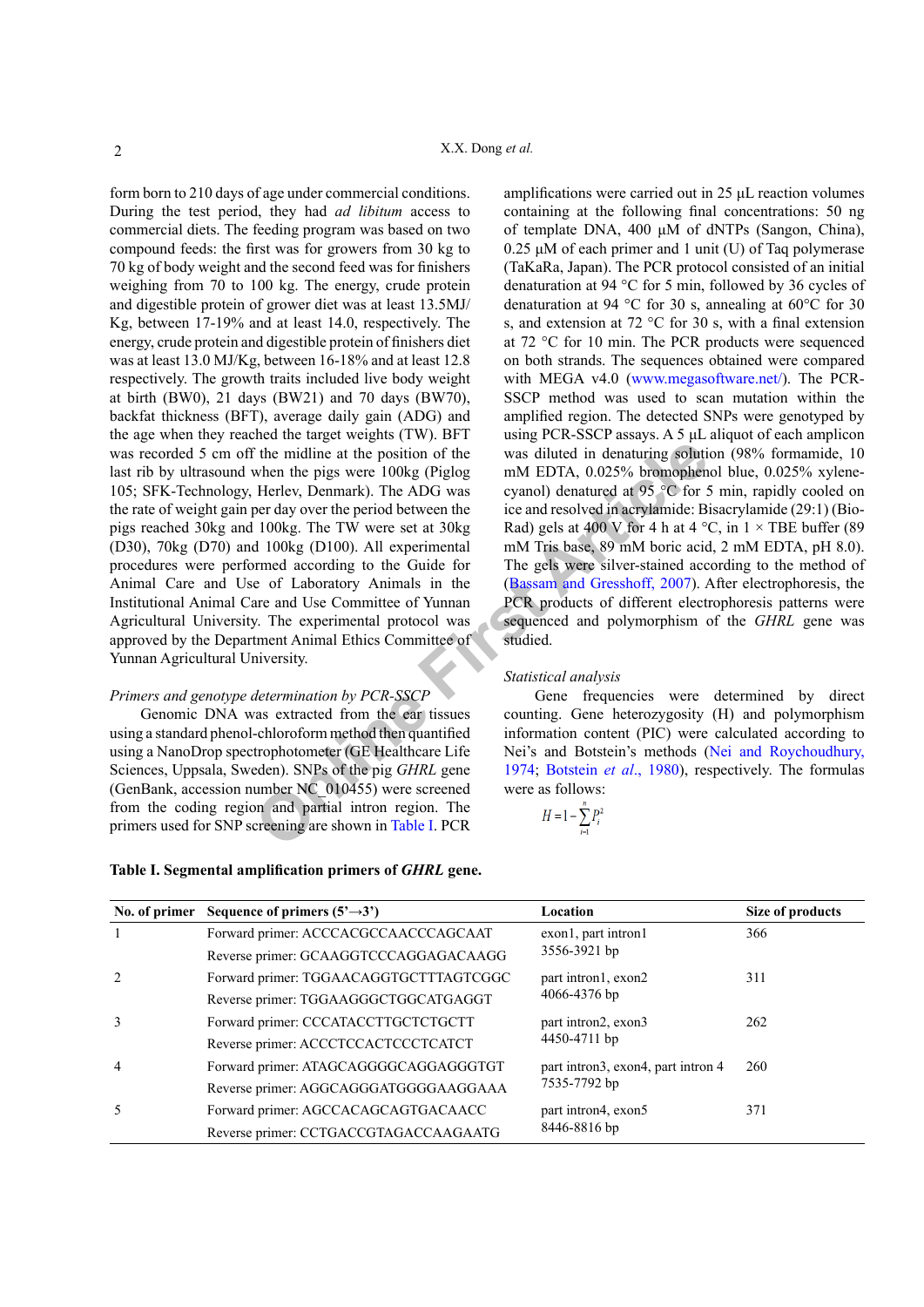$$
PIC = 1 - \sum_{i=1}^{n} P_i^2 - \sum_{i=1}^{n-1} \sum_{j=i+1}^{n} 2P_i^2 P_j^2 = 2 \sum_{i=1}^{n-1} \sum_{j=i+1}^{n} P_i P_j (1 - P_i P_j)
$$

 $(P_i, P_j)$  are the frequency of the i and j allele, n is the number of allele).

The genotype and allele frequencies were tested for Hardy-Weinberg equilibrium using the  $\chi^2$  test. The association analyses between single SNP and measured traits were performed with a statistical model using the MIXED model procedures (SAS10; SAS Institute, Inc.). The following model was used:

 $y_{ijk} = \mu + G_i + S_j + e_{ijk}$ 

Where  $y_{ijk}$  is the observation of the trait;  $\mu$  is the population mean;  $G_i$  is the fixed effect of the genotype;  $S_j$ is the fixed effect of sex;  $e_{ijk}$  is the random residual error. Least square means and respective standard errors for genotypes were estimated based on the statistical model and significant levels were set at  $P < 0.05$  and  $P < 0.01$ , respectively.

### **RESULTS**

#### *Polymorphisms and sequence variation of* GHRL *gene*

In present study, the five fragments were amplified from genomic DNA. Thereafter, three unique SSCP patterns in the 366 bp, 260 bp and 371bp PCR product were detected after PCR-SSCP analysis respectively (Figs. [1,](#page-2-0) [2](#page-2-1), [3\)](#page-2-2). DNA sequencing analysis showed that, one SNP within the coding sequence of *GHRL*, located in the exon 1  $(g.3734 \text{ G}\text{~T})$ , and two SNPs in intron 4  $(g.7691 \text{ A}\text{~C})$  and g.8523 T>C). However, the exonic SNP was synonymous.



<span id="page-2-0"></span>Fig. 1. SSCP results of the PCR products of *GHRL* gene using  $1<sup>st</sup>$  primer.

#### *Genotype frequencies*

Genotype and allele frequencies of g.3734 G>T, g.7691 A>C and g.8523 T>C within the three breeds is shown in [Table II](#page-3-0). Middle genetic diversity of *GHRL* gene was revealed from the values of PIC. The g.3734 G>T

polymorphism are showed the similar pattern in the studied groups, which means that the frequency of the G allele was always greater than that of the T allele. The frequency of the GG homozygote was higher than the TT genotype, and the frequency of the GT heterozygote was in the middle. The breeds were at Hardy-Weinberg equilibrium with respect to this marker. The heterozygosity (H) of the mutant loci was 0.4677, 0.4297 and 0.4200 respectively in the three pig breeds.



<span id="page-2-1"></span>



Fig. 3. SSCP results of the PCR products of *GHRL* gene using  $5<sup>th</sup>$  primer.

<span id="page-2-2"></span>At the g.7691 A>C site, the frequency of the A allele was higher than the C allele and the AA genotype was higher than AC, CC genotypes in the three breeds. The genetic diversity of this site was at a moderate polymorphism, and the heterozygosity of Yorkshire (0.4638) was higher than that of Duroc (0.3240) and Landrace (0.3133). The SNP deviated from Hardy-Weinberg equilibrium in the three pig populations (*P*<0.01).

At the g.8523 T>C site, the frequency of TC genotype was the highest in Duroc and Landrace pigs (0.6441 and 0.6111, respectively). Genotype CC was not found in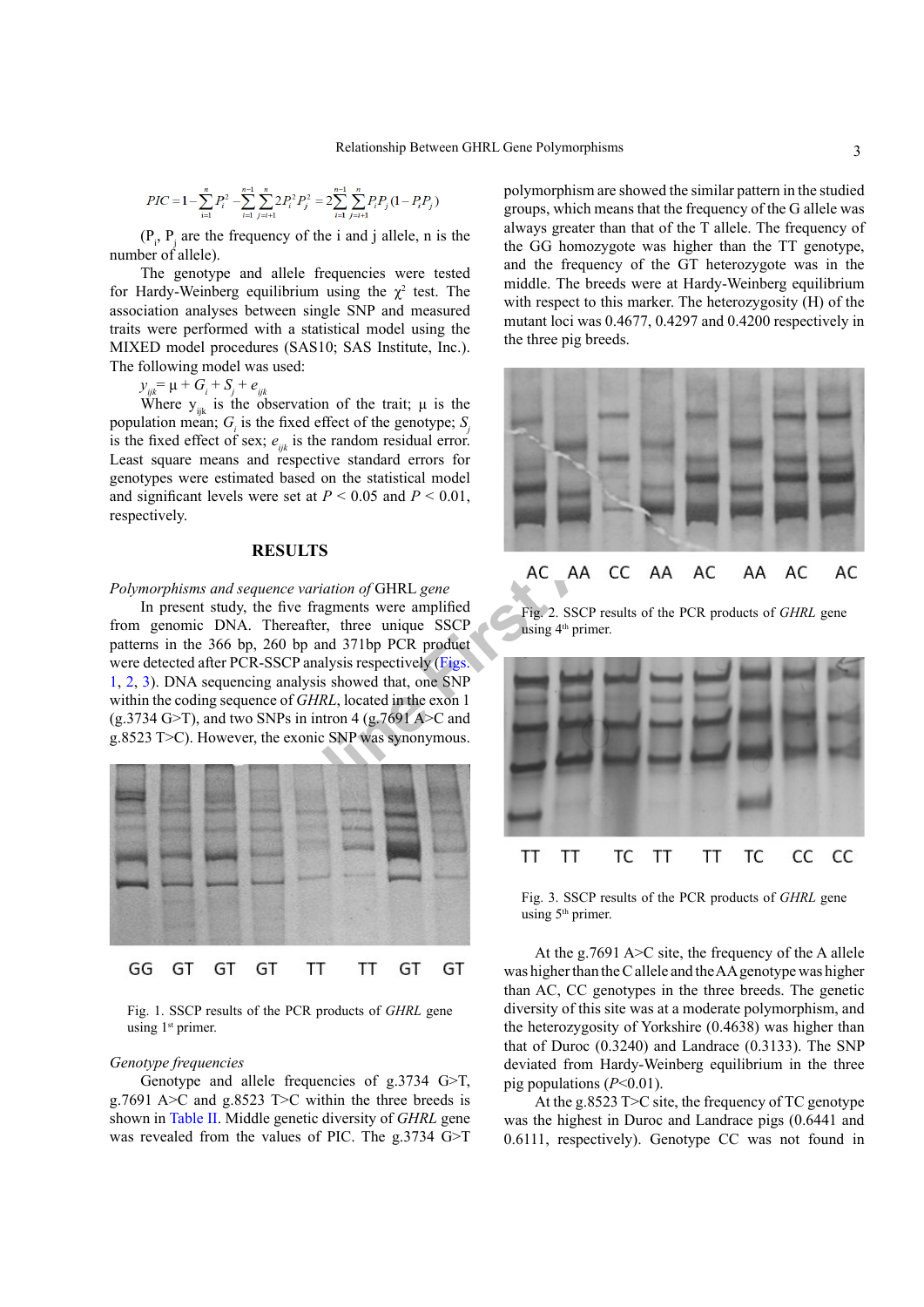Duroc. The frequency of the T allele was higher than the C allele in the three breeds.

Based on the  $\chi^2$  statistics, the breeds were not at Hardy-Weinberg equilibrium with respect to this marker  $(P<0.01)$ .

# *Relationship between* GHRL *gene genotypes and recorded traits*

The results of the association analyses of *GHRL* gene genotypes and the growth traits within the three different populations are shown in [Table III.](#page-4-0)

In the Duroc breed, individuals with TT genotype of G3734T had higher BW70 than those with the GT genotype (*P*<0.05). However, heterozygote GT showed significantly higher D30 than the homozygote TT (*P*<0.01). In the Landrace breed, individuals with TT genotype at G3734T had larger BW21, BW70, D100, BFT and less ADG than those with the other two genotypes. In the Yorkshire breed, individuals with GT genotype had larger BW70, than those with TT genotype (*P*<0.05). The TT genotype had significantly larger D100 and BFT than those with the CT and TT genotype (*P*<0.01 for D100 and *P*<0.05 for BFT).

At the g.7691 A>C site, individuals with AA and AC genotypes had higher BW21 than those with the CC genotype  $(P<0.05)$  in the Duroc breed, however the two genotypes were associated with higher BW70 in the Yorkshire breed. In the Duroc breed, individuals with AC genotype reached the TW of 30kg and 100 kg at 69.15 days and 161.05 days and were about 4 (for D30) and 7 days (for D100) shorter than individuals with the other two genotypes (*P*<0.05). Interestingly, in the Yorkshire breed, CC genotype reduced BW70 and slowed the D30, but it shortened D100 and benefited ADG.

<span id="page-3-0"></span>

| higher D30 than the homozygote TT $(P<0.01)$ . In the<br>Landrace breed, individuals with TT genotype at G3734T                                                         |              |                                                  |                                                                                           | At the g.8523 T>C site, Duroc pigs with TT genotype<br>had slower ADG and consequently lengthened the days<br>reached TW 100kg, but thicker BFT was also found for the<br>genotype No significant difference was found for Landrace<br>and Yorkshire breed. |                         |             |        |        |  |
|-------------------------------------------------------------------------------------------------------------------------------------------------------------------------|--------------|--------------------------------------------------|-------------------------------------------------------------------------------------------|-------------------------------------------------------------------------------------------------------------------------------------------------------------------------------------------------------------------------------------------------------------|-------------------------|-------------|--------|--------|--|
| had larger BW21, BW70, D100, BFT and less ADG than<br>those with the other two genotypes. In the Yorkshire breed,<br>individuals with GT genotype had larger BW70, than |              |                                                  |                                                                                           |                                                                                                                                                                                                                                                             |                         |             |        |        |  |
|                                                                                                                                                                         |              |                                                  | Table II. The genotypic and allelic frequencies of SNPs in GHRL gene in three pig breeds. |                                                                                                                                                                                                                                                             |                         |             |        |        |  |
| <b>SNP</b> site                                                                                                                                                         | <b>Breed</b> | Genotype                                         | <b>Genotype frequency</b>                                                                 | <b>Allele</b>                                                                                                                                                                                                                                               | <b>Allele frequency</b> | $\chi^2$    | Н      | PIC    |  |
| g.3734 G>T                                                                                                                                                              | $\mathbf D$  | GG                                               | 0.4576(27)                                                                                | G                                                                                                                                                                                                                                                           | 0.6271                  | 4.4679*     | 0.4677 | 0.3583 |  |
|                                                                                                                                                                         |              | GT                                               | 0.3390(20)                                                                                |                                                                                                                                                                                                                                                             |                         |             |        |        |  |
|                                                                                                                                                                         |              | $\ensuremath{\mathsf{T}}\ensuremath{\mathsf{T}}$ | 0.2034(12)                                                                                | $\mathbf T$                                                                                                                                                                                                                                                 | 0.3729                  |             |        |        |  |
|                                                                                                                                                                         | $\mathbf L$  | $\mathbf{G}\mathbf{G}$                           | 0.4722(34)                                                                                | $\mathbf G$                                                                                                                                                                                                                                                 | 0.6875                  | 0.0003      | 0.4297 | 0.3374 |  |
|                                                                                                                                                                         |              | ${\rm GT}$                                       | 0.4306(31)                                                                                |                                                                                                                                                                                                                                                             |                         |             |        |        |  |
|                                                                                                                                                                         |              | TT                                               | 0.0972(7)                                                                                 | $\mathbf T$                                                                                                                                                                                                                                                 | 0.3125                  |             |        |        |  |
|                                                                                                                                                                         | $\mathbf Y$  | $\mathbf{G}\mathbf{G}$                           | 0.5192(135)                                                                               | ${\bf G}$                                                                                                                                                                                                                                                   | 0.7000                  | 5.0375*     | 0.4200 | 0.3318 |  |
|                                                                                                                                                                         |              | ${\rm GT}$                                       | 0.3615(94)                                                                                |                                                                                                                                                                                                                                                             |                         |             |        |        |  |
|                                                                                                                                                                         |              | <b>TT</b>                                        | 0.1192(31)                                                                                | $\mathbf T$                                                                                                                                                                                                                                                 | 0.3000                  |             |        |        |  |
| g.7691 A>C                                                                                                                                                              | ${\rm D}$    | AA                                               | 0.7627(45)                                                                                | A                                                                                                                                                                                                                                                           | 0.7966                  | 36.8947**   | 0.3240 | 0.2715 |  |
|                                                                                                                                                                         |              | AC                                               | 0.0678(4)                                                                                 |                                                                                                                                                                                                                                                             |                         |             |        |        |  |
|                                                                                                                                                                         |              | CC                                               | 0.1695(10)                                                                                | $\mathbf C$                                                                                                                                                                                                                                                 | 0.2034                  |             |        |        |  |
|                                                                                                                                                                         | $\mathbf{L}$ | AA                                               | 0.7361(53)                                                                                | A                                                                                                                                                                                                                                                           | 0.8056                  | 22.3099**   | 0.3133 | 0.2642 |  |
|                                                                                                                                                                         |              | $\mathbf{A}\mathbf{C}$                           | 0.1389(10)                                                                                |                                                                                                                                                                                                                                                             |                         |             |        |        |  |
|                                                                                                                                                                         |              | $\rm CC$                                         | 0.1250(9)                                                                                 | $\mathsf C$                                                                                                                                                                                                                                                 | 0.1944                  |             |        |        |  |
|                                                                                                                                                                         | $\mathbf Y$  | ${\rm AA}$                                       | 0.5154(134)                                                                               | $\boldsymbol{\mathsf{A}}$                                                                                                                                                                                                                                   | 0.6385                  | 62.5092**   | 0.4589 | 0.3577 |  |
|                                                                                                                                                                         |              | $\mathbf{A}\mathbf{C}$                           | 0.2385(62)                                                                                |                                                                                                                                                                                                                                                             |                         |             |        |        |  |
|                                                                                                                                                                         |              | $\rm CC$                                         | 0.2462(64)                                                                                | $\mathbf C$                                                                                                                                                                                                                                                 | 0.3615                  |             |        |        |  |
| g.8523 T>C                                                                                                                                                              | $\mathbf D$  | <b>TT</b>                                        | 0.3559(21)                                                                                | $\mathbf T$                                                                                                                                                                                                                                                 | 0.6780                  | 13.3119**   | 0.4367 | 0.3413 |  |
|                                                                                                                                                                         |              | TC                                               | 0.6441(38)                                                                                |                                                                                                                                                                                                                                                             |                         |             |        |        |  |
|                                                                                                                                                                         |              | $\rm CC$                                         | 0.0000(0)                                                                                 | $\mathbf C$                                                                                                                                                                                                                                                 | 0.3220                  |             |        |        |  |
|                                                                                                                                                                         | $\mathbf L$  | TT                                               | 0.3750(27)                                                                                | $\mathbf T$                                                                                                                                                                                                                                                 | 0.6806                  | 11.8391**   | 0.4348 | 0.3403 |  |
|                                                                                                                                                                         |              | TC                                               | 0.6111(44)                                                                                |                                                                                                                                                                                                                                                             |                         |             |        |        |  |
|                                                                                                                                                                         |              | CC                                               | 0.0139(1)                                                                                 | $\mathcal{C}$                                                                                                                                                                                                                                               | 0.3194                  |             |        |        |  |
|                                                                                                                                                                         | $\mathbf Y$  | $\ensuremath{\mathsf{T}}\ensuremath{\mathsf{T}}$ | 0.5115(133)                                                                               | $\mathbf T$                                                                                                                                                                                                                                                 | 0.7462                  | $14.8111**$ | 0.3788 | 0.3071 |  |
|                                                                                                                                                                         |              | TC                                               | 0.4692(122)                                                                               |                                                                                                                                                                                                                                                             |                         |             |        |        |  |
|                                                                                                                                                                         |              | CC                                               | 0.0192(5)                                                                                 | $\mathbf C$                                                                                                                                                                                                                                                 | 0.2538                  |             |        |        |  |

Note: D, Duroc; L, Landrace; Y, Yorkshire; 3.84 < χ<sup>2</sup> < 6.63 represents *P* < 0.05; χ<sup>2</sup> > 6.63 represents *P* < 0.01. \* *P* < 0.05; \*\* *P* < 0.01.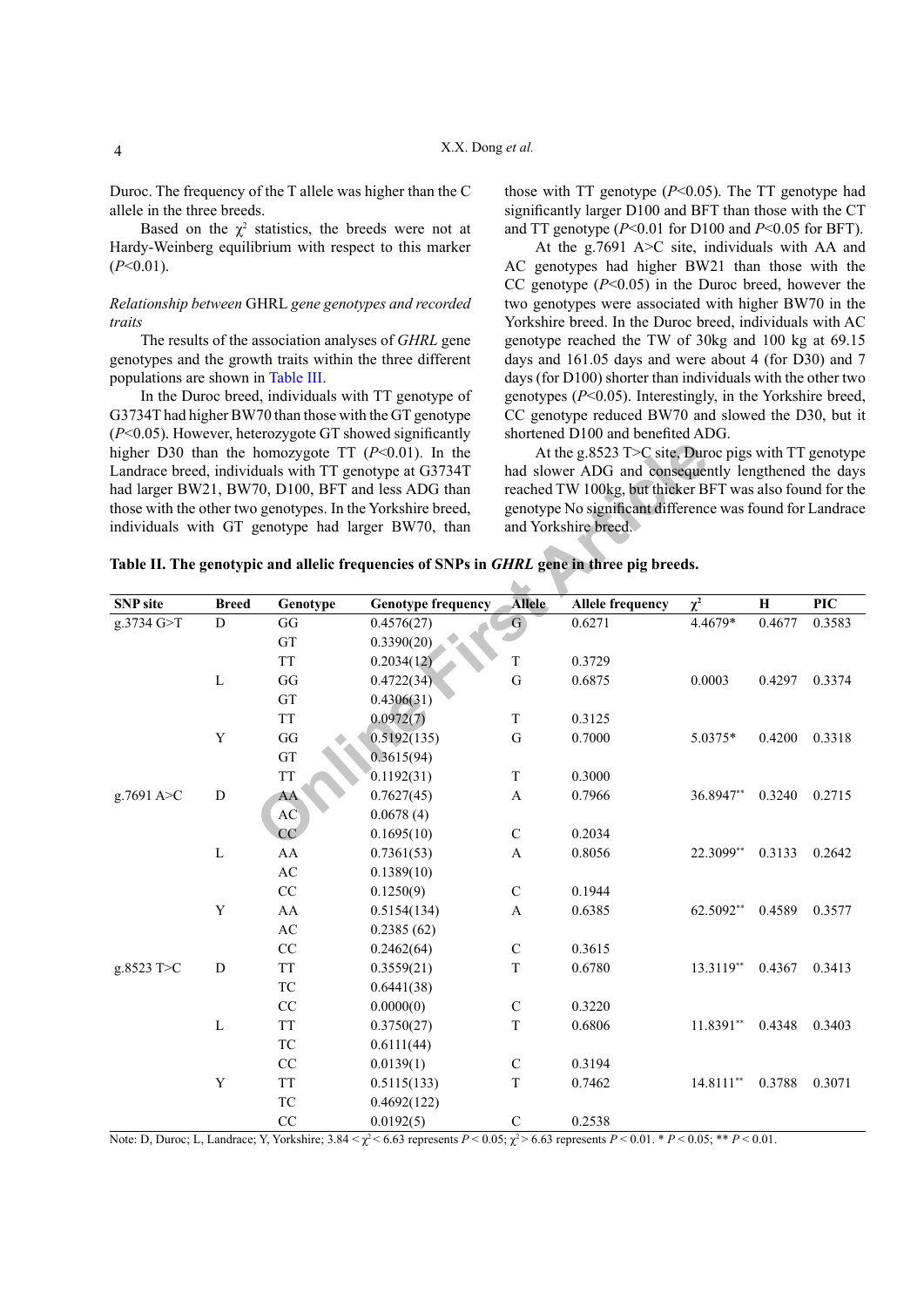<span id="page-4-0"></span>**Table III. Least squares means and standard error of genotypes of three SNP in GHRL gene for growth traits.**

|        | Site Breed Geno- #Ani- BW0 | type      | mal             |      | <b>BW21</b>                     | <b>BW70</b>                                                                 | <b>D30</b>                      | <b>D50</b> | <b>D100</b>                                                                                                                                              | <b>ADG</b> | <b>BFT</b>                    |
|--------|----------------------------|-----------|-----------------|------|---------------------------------|-----------------------------------------------------------------------------|---------------------------------|------------|----------------------------------------------------------------------------------------------------------------------------------------------------------|------------|-------------------------------|
|        | D                          | GG        | 27              |      |                                 |                                                                             |                                 |            | $1.87\pm0.07$ $7.59\pm0.13$ $28.13\pm0.40^{AB}$ $72.77\pm0.68^{AB}$ $101.60\pm0.73$ $167.37\pm0.99$ $743\pm9$                                            |            | $9.20 \pm 0.21$               |
| G3734T |                            | GT        | 20              |      |                                 | $1.86 \pm 0.07$ 7.45 $\pm$ 0.14 27.04 $\pm$ 0.45 <sup>B</sup>               | $74.50 \pm 0.75$ <sup>A</sup>   |            | $101.78 \pm 0.81$ $169.01 \pm 1.10$ $746 \pm 10$                                                                                                         |            | $9.54 \pm 0.23$               |
|        |                            | <b>TT</b> | 12              |      |                                 | $1.77\pm0.09$ 7.55 $\pm0.17$ 29.17 $\pm0.61$ <sup>A</sup>                   | $70.73 \pm 1.02^B$              |            | $101.16 \pm 1.10$ $167.12 \pm 1.50$ $728 \pm 13$                                                                                                         |            | $9.38 \pm 0.31$               |
|        | L                          | GG        | 34              |      |                                 | $1.74\pm0.04$ 6.84 $\pm0.16^{\circ}$ 26.95 $\pm0.46^{\circ}$                | 73.97±0.80                      |            | $102.99\pm0.79$ $168.57\pm0.85^{\circ}$ $743\pm9^{\circ}$                                                                                                |            | $9.55 \pm 0.18$ <sup>b</sup>  |
|        |                            | <b>GT</b> | 31              |      |                                 | $1.73 \pm 0.03$ $7.32 \pm 0.13$ <sup>b</sup> $27.74 \pm 0.46$ <sup>ab</sup> | $73.27 \pm 0.80$                |            | $102.25\pm0.79$ $167.59\pm0.86$ <sup>b</sup> $745\pm9$ <sup>A</sup>                                                                                      |            | $9.02 \pm 0.18$ °             |
|        |                            | TT        | $7\phantom{.0}$ |      |                                 | $1.63 \pm 0.08$ 7.70 $\pm$ 0.32 <sup>a</sup> 29.69 $\pm$ 0.99 <sup>a</sup>  | $70.62 \pm 1.71$                |            | $101.99 \pm 1.70$ $172.44 \pm 1.83$ <sup>a</sup> $691 \pm 18$ <sup>B</sup>                                                                               |            | $10.04 \pm 0.39$ <sup>a</sup> |
|        | Y                          | GG        | 135             |      |                                 | $1.72 \pm 0.03$ 7.22 $\pm$ 0.11 27.00 $\pm$ 0.23 <sup>ab</sup>              | $73.61 \pm 0.42$                |            | $102.34\pm0.44$ $169.65\pm0.46$ <sup>B</sup> $736\pm5$                                                                                                   |            | $9.44 \pm 0.09^b$             |
|        |                            | <b>GT</b> | 94              |      |                                 | $1.73 \pm 0.02$ $7.30 \pm 0.09$ $27.24 \pm 0.26$ <sup>a</sup>               | 73.56±0.48                      |            | $101.90\pm0.50$ $169.84\pm0.53$ <sup>B</sup> $732\pm5$                                                                                                   |            | $9.54 \pm 0.11$ <sup>ab</sup> |
|        |                            | TT        | 31              |      |                                 | $1.71 \pm 0.04$ 7.16 $\pm$ 0.19 26.19 $\pm$ 0.46 <sup>b</sup>               | 74.69±0.86                      |            | 101.98±0.89 172.75±0.94^ 718±9                                                                                                                           |            | $9.96 \pm 0.19$ <sup>a</sup>  |
|        | $\mathbf D$                | AA        | 45              |      |                                 | $1.84 \pm 0.05$ 7.62 $\pm$ 0.09 <sup>a</sup> 27.87 $\pm$ 0.33               | $73.30 \pm 0.55$ <sup>a</sup>   |            | $101.61 \pm 0.57$ $168.57 \pm 0.73$ <sup>a</sup> 737 $\pm$ 7                                                                                             |            | $9.26 \pm 0.16$               |
|        |                            | AC        | $\overline{4}$  |      |                                 | $2.08\pm0.24$ 7.71 $\pm0.43$ <sup>a</sup> 29.58 $\pm1.04$                   | $69.15 \pm 1.73$ <sup>b</sup>   |            | $100.20 \pm 1.81$ $161.05 \pm 2.30$ $763 \pm 22$                                                                                                         |            | $9.06 \pm 0.50$               |
|        |                            | CC        | 10              |      |                                 | $1.85 \pm 0.17$ 6.79 $\pm 0.31$ <sup>b</sup> 27.36 $\pm 0.66$               | 73.66±1.09 <sup>a</sup>         |            | $102.06 \pm 1.14 - 168.23 \pm 1.46$ <sup>a</sup> 748 $\pm 14$                                                                                            |            | $9.92 \pm 0.32$               |
| A7691C | L                          | AA        | 53              |      |                                 | $1.73 \pm 0.03$ $7.01 \pm 0.14$ $27.31 \pm 0.39$                            | $73.63 \pm 0.65$                |            | $102.63\pm0.64$ $168.20\pm0.72$ 744 $\pm7$                                                                                                               |            | $9.18 \pm 0.15^{\rm B}$       |
|        |                            | AC        | 10              |      |                                 | $1.75 \pm 0.05$ 7.29 $\pm$ 0.21 28.82 $\pm$ 0.85                            | $71.43 \pm 1.43$                |            | $101.56 \pm 1.41$ $169.11 \pm 1.58$ $718 \pm 16$                                                                                                         |            | $10.13 \pm 0.33$ <sup>A</sup> |
|        |                            | CC        | 9               |      |                                 | $1.68 \pm 0.06$ 7.48 $\pm 0.25$ 27.47 $\pm 0.91$                            | 74.07±1.54                      |            | $103.22 \pm 1.51$ $168.71 \pm 1.70$ $742 \pm 17$                                                                                                         |            | $9.61 \pm 0.35$ <sup>AB</sup> |
|        | Y                          | AA        | 134             |      |                                 | $1.70 \pm 0.02$ $7.23 \pm 0.09$ $27.23 \pm 0.22$ <sup>a</sup>               | $73.23 \pm 0.41$ <sup>b</sup>   |            | $101.64\pm0.43$ $170.85\pm0.45$ <sup>A</sup> $721\pm4$ <sup>B</sup>                                                                                      |            | $9.48 \pm 0.09$               |
|        |                            | AC        | 62              |      |                                 | $1.75 \pm 0.03$ $7.34 \pm 0.13$ $27.22 \pm 0.32$ <sup>a</sup>               | $-73.45 \pm 0.60$ <sup>ab</sup> |            | $102.89 \pm 0.63$ $170.50 \pm 0.66$ <sup>A</sup> $728 \pm 6$ <sup>B</sup>                                                                                |            | $9.52 \pm 0.13$               |
|        |                            | CC        | 64              |      |                                 | $1.77\pm0.03$ $7.24\pm0.14$ $26.33\pm0.32^{\circ}$                          | 74.64±0.58 <sup>a</sup>         |            | $102.44\pm0.61$ $168.08\pm0.64$ <sup>B</sup> $758\pm6$ <sup>A</sup>                                                                                      |            | $9.68 \pm 0.13$               |
| T8523C | D                          | TT        | 21              |      | $\frac{1}{2}$                   | 28.04±0.47                                                                  | 72.68±0.78                      |            | $101.72 \pm 0.79$ $169.75 \pm 1.04$ <sup>a</sup> $725 \pm 9$ <sup>B</sup>                                                                                |            | $9.96 \pm 0.20^{\text{A}}$    |
|        |                            | TC        | 38              |      |                                 | $1.85 \pm 0.04$ $7.53 \pm 0.09$ $27.82 \pm 0.36$                            | $73.29 \pm 0.61$                |            | $101.51\pm0.61$ $166.88\pm0.81$ <sup>b</sup> $751\pm7$ <sup>A</sup>                                                                                      |            | 9.01 $\pm$ 0.16 <sup>B</sup>  |
|        | L                          | <b>TT</b> | 27              |      |                                 | $27.28 \pm 0.52$                                                            | 73.39±0.89                      |            | $103.64\pm0.84$ $170.72\pm0.88$ $723\pm9$                                                                                                                |            | $9.57 \pm 0.20$               |
|        |                            | TC        | 44              |      |                                 | $1.72 \pm 0.03$ $7.15 \pm 0.12$ $27.63 \pm 0.44$                            | 73.48±0.74                      |            | $101.91 \pm 0.70$ $166.86 \pm 0.73$                                                                                                                      | 752±8      | $9.15 \pm 0.16$               |
|        |                            | CC        | $\mathbf{1}$    | 1.81 | 8.06                            | 27.92                                                                       | 72.21                           | 100.89     | 165.67                                                                                                                                                   | 750        | 11.57                         |
|        | Y                          | TT        | 133             |      |                                 | $27.04 \pm 0.22$                                                            | 73.46±0.41                      |            | $101.59 \pm 0.42$ $171.41 \pm 0.44$                                                                                                                      | 719±4      | $9.67 \pm 0.09$               |
|        |                            | TC        | 122             |      | $1.73 \pm 0.02$ 7.25 $\pm 0.07$ | $26.96 \pm 0.24$                                                            | 74.00±0.44                      |            | $102.69 \pm 0.45$ $168.42 \pm 0.47$ 748 $\pm 5$                                                                                                          |            | $9.37 \pm 1.00$               |
|        |                            | CC        | 5               |      |                                 | $1.60\pm0.10$ 7.62 $\pm0.45$ 26.92 $\pm1.12$                                | $73.73 \pm 2.08$                |            | 104.05±2.14 171.48±2.22 719±22                                                                                                                           |            | $9.89 \pm 0.46$               |
|        |                            |           |                 |      |                                 |                                                                             |                                 |            | Note: A B estimates for each SND and each trait with different supersecute differ $(D \le 0.01)$ ab estimates for each SND and each trait with different |            |                               |

Note: <sup>A, B</sup>, estimates for each SNP and each trait with different superscripts differ  $(P < 0.01)$ . a, b, estimates for each SNP and each trait with different superscripts differ  $(P < 0.05)$ . # animal, indicates the number of animals. BW21, BW at 21 d of age; BW70, BW at 70 d of age. D30, days to 30 kg body weight; D50, days to 50 kg body weight, D100, days to 100 kg body weight. BFT, backfat thickness of 100kg body weight.

# **DISCUSSION**

In previous studies, only one RFLP-BsrI polymorphism in the *GHRL* gene that was identified in silico mining porcine sequences was reported to be associated with BFT, marbling, and other carcass traits in a Berkshire and Yorkshire pigs (Kim *et al*[., 2004\)](#page-6-11). The BsrI polymorphism at the ghrelin gene locus is potentially associated with carcass and meat quality traits in Polish Landrace pigs and could be considered as one of meat quality markers in the future (Fang *et al*[., 2011;](#page-5-3) [Wojtysiak](#page-6-10) *et al*[., 2011\)](#page-6-10). However, instead of BsrI polymorphism reported in previous studies, three novel SNPs were

detected in *GHRL* gene in our study, including one SNP located in the exon 1 (g.3734 G $\geq$ T), and two SNPs in intron 4 (g.7691 A>C and g.8523 T>C), which were associated with growth traits in different breeds.

Although the exonic SNP (g.3734 G>T) was synonymous, it is also associated with BW21, BW70, D30, D100, ADG and BFT. Additionally, not only nonsynonymous mutations that alter amino acid a protein polypeptide chain are functional in gene expression process, but also synonymous mutations that located in introns or 5′ UTR regions may determine mRNA stability or affect transcriptional efficiency of numerous genes [\(Greenwood](#page-6-13) *et al*., 2003; [Stefanovic](#page-6-14) *et al*., 1999).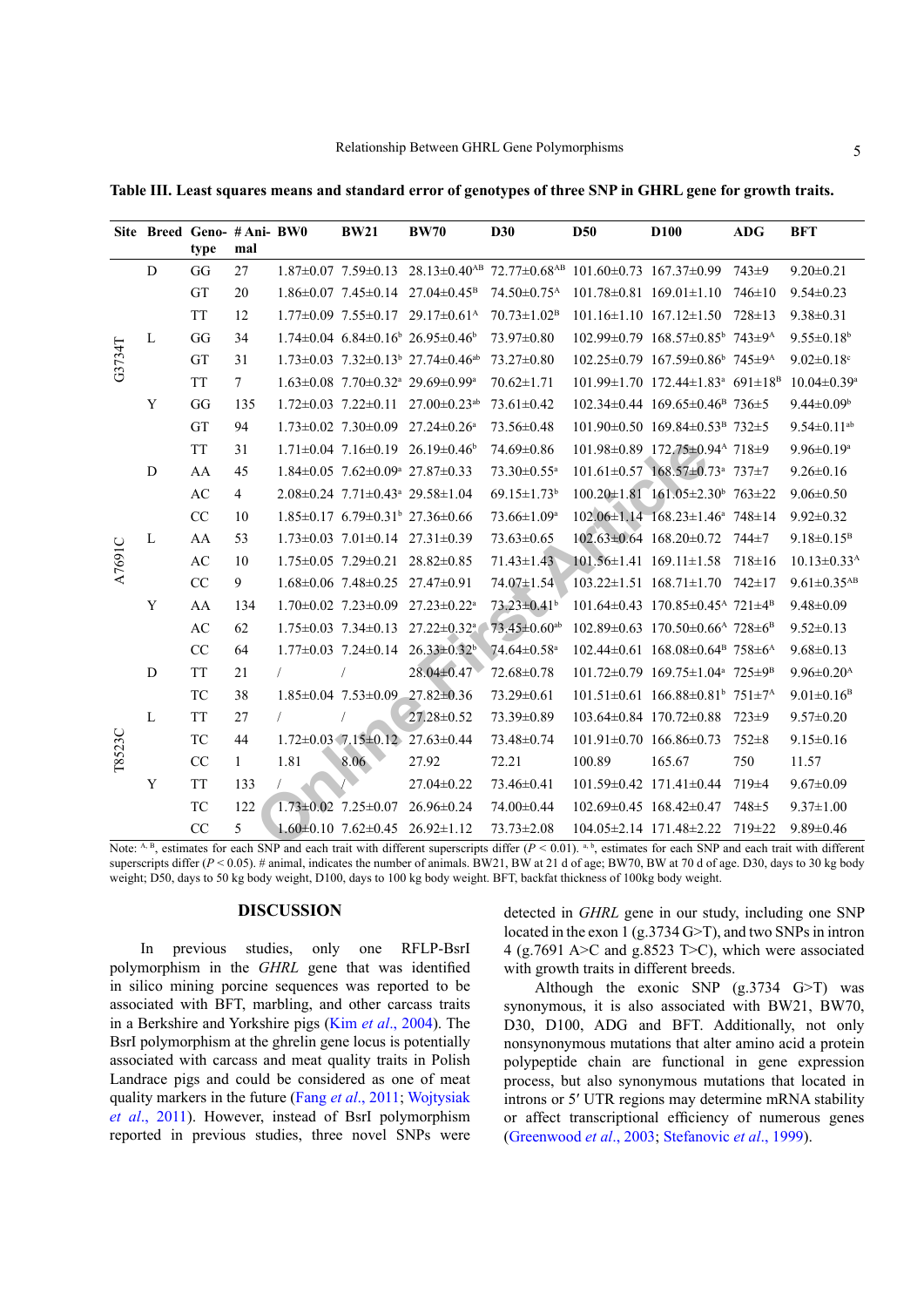of heterozygotes was significantly<br>
homozygotes, which has attracted<br>
221, D30 and D100 in Duroc and<br>
vever, no overdominance presented<br>
vortshire pigs, because the extreme<br>
re only observed for homozygotes. Science and te Ghrelin can reduce anorexia time during weaning and increase average daily gain. Moreover, it is potentially able to improve resistance to pathological and environmental challenges during weaning, and then shortens the days that required to reach the slaughter weights ([Carroll](#page-5-0) *et al*., [1998;](#page-5-0) Scerif *et al*[., 2011](#page-6-15)). Analyses of the relationships between genotypes of the three SNPs at g.3734 G>T, g.7691 A>C and g.8523 T>C and body weight showed different patterns in the three breeds. For example, at the g.3734 G>T site, TT genotypes increased BW70 for Duroc as well as BW21 and BW70 for Landrace pigs, but decreased BW70 for Yorkshire breed. Nevertheless, the homozygote TT linked with thicker BFT and longer D100 in Landrace and Yorkshire populations. At the g.7691 A>C site, overdominances of heterozygotes was significantly different from that of homozygotes, which has attracted the attention, e.g., BW21, D30 and D100 in Duroc and BFT in Landrace. However, no overdominance presented at the A7691C site in Yorkshire pigs, because the extreme least square means were only observed for homozygotes. Basically, AA genotypes benefited growth in early life and CC genotypes favored overall growth as the AA genotype was associated with heavier BW at 70 days of age and shorter days to reach TW of 30kg, while the CC genotype increased ADG and consequently shortened the raising periods required from birth to market weight. At the g.8523 T>C site, different genotypes had influence on D100, ADG of 30-100 kg and BFT of 100kg body weight in the Duroc breed. However, the genotype difference did not significantly affect growth traits in the Yorkshire breed.

Back fat thickness is a measure of carcass fatness and can be easily obtained after slaughtering or *in vivo*  by ultrasound measurement. Therefore, this phenotype is included as a target trait in breeding programs in purebred and commercial lines. Several human obesity-related genes have been already investigated in pigs with the objective to identify DNA markers associated with fat deposition traits ([Switonski](#page-6-16) *et al*., 2010; [Dantas](#page-5-4) *et al*., [2011](#page-5-4)). The *GHRL* gene was implicated in playing a role in backfat thickness in Italian Large White (Jina *et al*[., 2011;](#page-6-17) Fontanesi *et al*., 2012). In this research, all SNPs detected in *GHRL* were associated with BFT in the Landrace. However, only one significant SNP was found for Duroc and Yorkshire breeds. At the g.8523 T>C site, individuals with TT genotype had higher BFT of 100kg body weight than those of the TC genotype in the Duroc breed. In the Yorkshire breed, individuals with TT genotype of G3734T had larger BW70, than those with TT genotype (*P*<0.05).

Our findings suggested polymorphism in *GHRL* gene might be one of the important genetic factors influencing growth and backfat thickness in the three pig breeds. Although the mechanisms involved in the association of alternative

genotypes in the intronic SNP were not understood, the important role of the non-coding portion of genomes was widely acknowledged. Mutations within introns could affect the splice donor, acceptor site or regions nearby and regulatory motifs within introns ([Cheong](#page-5-5) *et al*., 2006). So, two mutations in intron 4 of the *GHRL* gene might influence body weight and backfat thickness in pig. The significant effects of *GHRL* genotypes on body weight presented in this study provided a basis for further study of the function of the *GHRL* gene in pigs, and show some possibilities for the application of the *GHRL* gene as a molecular marker in commercial breeding. Moreover, additional research with a bigger population should be carried out in further studies.

# **ACKNOWLEDGEMENTS**

This work was financially supported by the Leading Talents of Industrial Technology of Yunnan Province (YNWR-CYJS-2018-056), Yunnan University Science and technology innovation team.

#### *Statement of conflict of interest*

The authors have declared no conflict of interest.

### **REFERENCES**

- <span id="page-5-1"></span>Bassam, B.J. and Gresshoff, P.M., 2007. Silver staining DNA in polyacrylamide gels. *Nature Prot.*, **2**: 2640- 2654. [https://doi. org/ 10.1038/nprot.2007.330.](https://doi. org/ 10.1038/nprot.2007.330)
- <span id="page-5-2"></span>Botstein, D., White, R.L., Skolnick, M., Davis, R.W., 1980. Construction of a genetic linkage map in man using restriction fragment length polymorphisms. *Am. J. Hum. Genet.,* **32**: 314-331.
- <span id="page-5-0"></span>Carroll, J.A., Veum, T.L., and Matteri, R.L., 1998. Endocrine responses to weaning and changes in post-weaning diet in the young pig. *Domest. Anim. Endocrinol*., **15**: 183–194. [https://doi.org/10.1016/](https://doi.org/10.1016/S0739-7240(98)00006-X) [S0739-7240\(98\)00006-X](https://doi.org/10.1016/S0739-7240(98)00006-X)
- <span id="page-5-5"></span>Cheong, H.S., Yoon, D.H., Kim, L.H., Park, B.L., Choi, Y.H., Chung, E.R., Cho, Y.M., Park, E.W., Cheong, I.C., Oh, S.J., Yi, S.G., Park, T., and Shin, H.D., 2006. Growth hormone-releasing hormone (GHRH) polymorphisms associated with carcass traits of meat in Korean cattle. *BMC Genet*., **7**: 35. <https://doi.org/10.1186/1471-2156-7-35>
- <span id="page-5-4"></span>Dantas, V.G.L., Furtado-Alle, L., Souza, Ricardo. L.R., Souza, Eleidi, A., and Chautard F.M., 2011. Obesity and variants of the GHRL (ghrelin) and BCHE (butyrylcholinesterase) genes. *Genet. Mol. Biol*., **34**: 205–207. [https://doi.org/10.1590/S1415-](https://doi.org/10.1590/S1415-47572011000200006) [47572011000200006](https://doi.org/10.1590/S1415-47572011000200006)
- <span id="page-5-3"></span>Fang, M.X., Ying, L.I., Hai-Ping, X.U., Xie, L.,